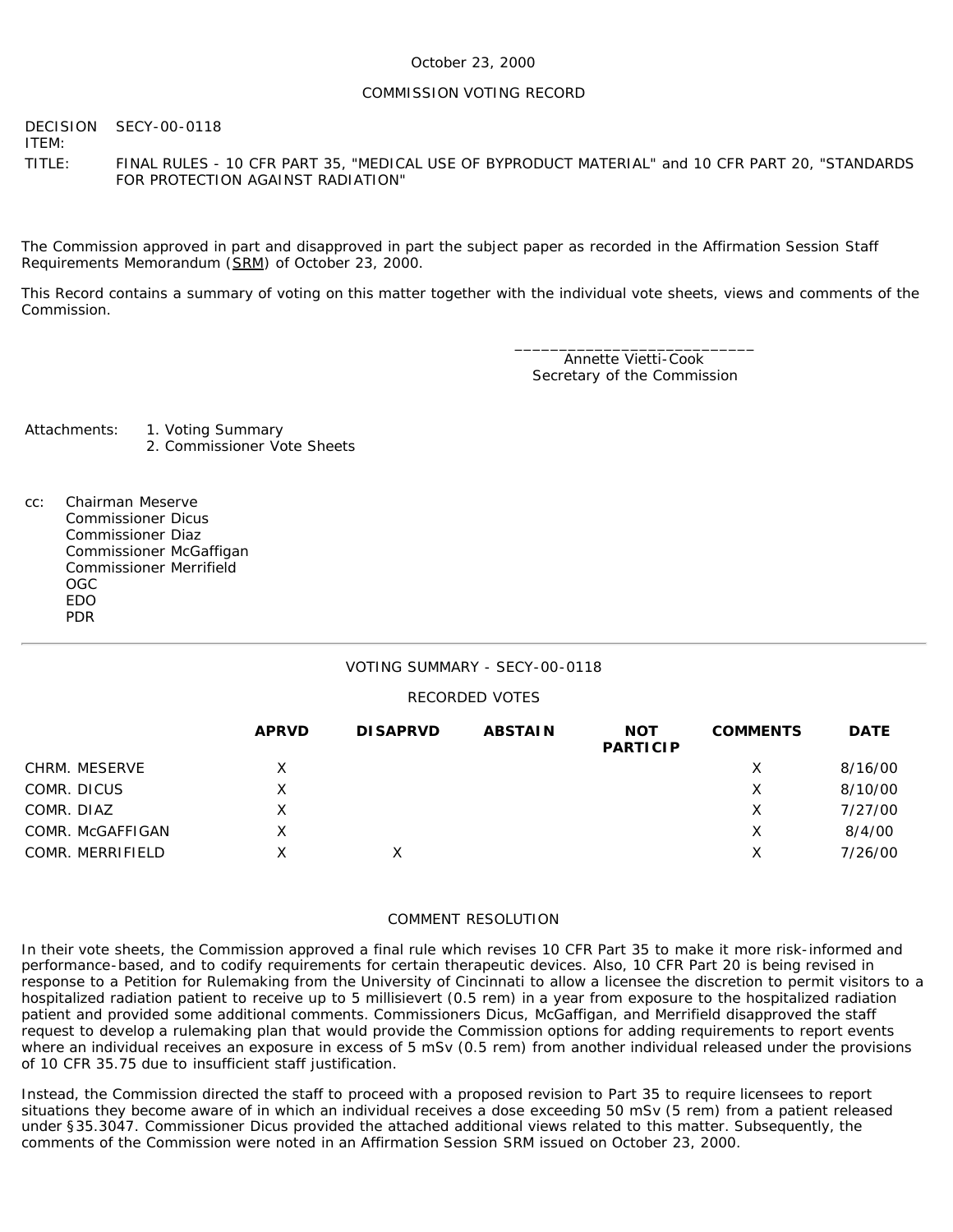#### **Commissioner Dicus' additional views on SECY-00-0118:**

I cannot support the Commission's decision in this Staff Requirements Memoranda to instruct the staff to develop a proposed revision to Part 35 that will require a licensee to notify NRC no later than the next calendar day after it becomes aware that an individual received or is estimated to have received a dose exceeding 50 mSv (5 rem) from a patient released under § 35.75. Not only does this proposed direction specifically single out medical licensees for special requirements (unlike other types of licensees that we regulate), but it goes against our philosophy of developing regulations that are risk-informed and are intending to improve our heath and safety basis for regulating byproduct materials.

As I noted in my vote sheet on SECY-00-0118, the Commission has no historical nor inspection information to date to provide a supporting basis to justify the staff expending its limited resources in relatively short order to look further into the development of what would appear to be a rule for *potential* mistakes. While in theory, I might have been willing, for purposes of discussion, to consider a proposed rulemaking that would require licensees to notify us if they believed that the basis of a patient release under §35.75 may have been incorrect or the instruction inadequate, I cannot support directing the staff to develop a proposed rule for reporting a patient's failure to follow the physician's instructions. Not only would the licensee need to somehow determine "through voluntary means" that the patient did not follow directions given to them from a physician, but the proposed rule would require the licensee to submit a written report within 15 days of this finding not only to the NRC but to the individual(s) receiving the exposure, although by definition the licensee's knowledge of the individual(s) involved will be inconsistent and limited in nature. I see a host of practical difficulties in implementing such an unprecedented requirement and I fail to see any predictable benefit.

Rules of this type do not, in my opinion, make good regulatory sense nor are they an effective use of resources at a time when we are attempting to steer both NRC and Licensee resources in a risk-informed manner. I have firm belief in the NRC's materials inspection program, and would have thought that if this type of event were a problem amongst our licensees, our inspectors would have found such occurrences and provided a stronger basis for any proposed rulemaking in this area. Unfortunately, I am aware of no supporting data for this proposed rule.

Although the Commission's directions to the staff state that the proposed rule should indicate the Commission is not modifying its previous position that the NRC does not intend to enforce a patient's compliance with the licensee's instructions nor is it the licensee's responsibility to ensure compliance by patients once they leave the licensee's facility (Federal Register, Volume 62, Number 19, pages 4120-4133, January 29, 1997), one should question the reasoning of using staff resources to require reporting of individual's actions for which no licensee has regulatory responsibility.

# **Commissioner Comments on SECY-00-0118**

### **Chairman Meserve**

I approve the staff recommendations, listed below, subject to the comments which follow:

- 1. Incorporation of the alternative rule text (Attachment 8) into the draft final Federal Register notice for Part 35 (Attachment 6);
- 2. Publication of the Final Rule (Attachment 6), with alternative rule text incorporated, in the Federal Register;
- 3. Publication of the "Notice of Change to Enforcement Policy" (Attachment 10) in the Federal Register;
- 4. Certification that this rule, if promulgated, will not have a negative economic impact on a substantial number of small entities and satisfies the requirements of the Regulatory Flexibility Act, 5 U.S.C. 605(b);
- 5. Certification that this rulemaking will not negatively affect family well-being (Attachment 9); and
- 6. Development of a rulemaking plan that provides the Commission with options, including the "no-action" option, for revising Parts 20 or 35 to add a requirement for a licensee to report events in which an individual has received an exposure in excess of 5 mSv (0.5 rem) from an individual released in accordance with 10 CFR 35.75.

I also approve the staff decision not to submit an inspection plan with the final rulemaking, as indicated in SECY-99-201, pending completion of the Medical Pilot Inspection Program that was approved by the Commission in SRM-SECY-00-0001. However, staff should, within 6 months of the completion of the pilot, report back to the Commission on the findings from the pilot and indicate how insights gained will be utilized to revise all medical inspection procedures so that they are more riskinformed and performance-based.

I note the following items from the Draft Final Federal Register Notice for Part 35 that need modification prior to publication:

- a. Section VIII, "Consistency with Medical Policy Statement," indicates that the revised Medical Policy Statement (MPS) is being published [in the Federal Register] concurrent with publication of the final rule. In fact, the MPS will have been previously published; and
- b. In § 20.1301(c), "Dose limits for individual members of the public," for consistency with the rest of Part 20, and in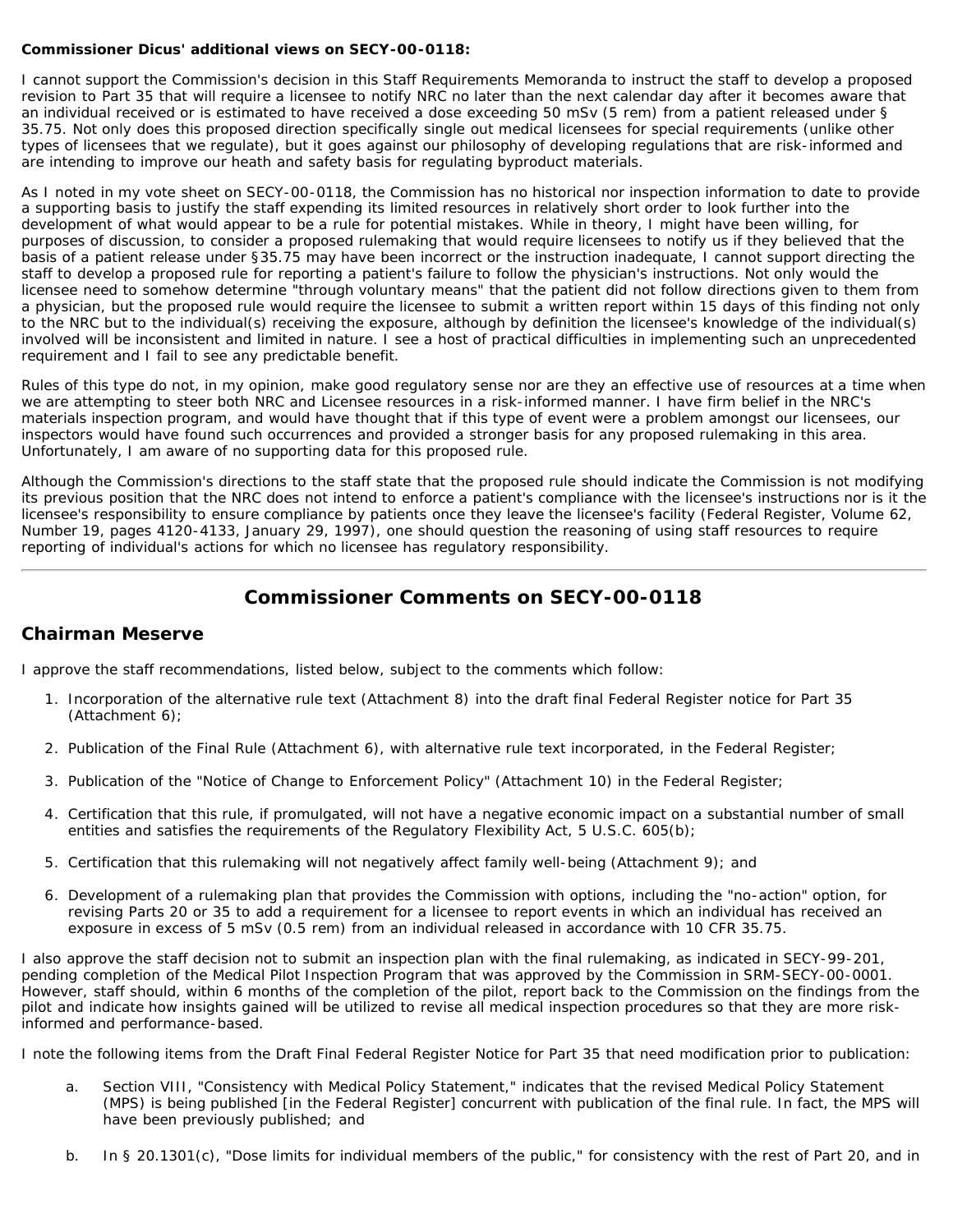line with the final NRC Metrification Policy, the SI units should consistently be in parentheses.

I commend the staff for its efforts in connection with this rulemaking. It has produced a high-quality product, with the benefit of extensive stakeholder involvement, on a demanding schedule. The result is a rule that reflects the Commission's commitment to pursue a risk-informed and performance-based approach to regulation.

### **Commissioner Dicus**

I commend the staff for another extremely well-written and complete Commission paper for the final revisions to 10 CFR Part 35. The staff has continued to perform in an outstanding manner in ensuring that the public's voice is heard and that issues raised are resolved and articulated in a final rule that embraces the Commission's vision for a new Part 35. I believe that the staff has succeeded in restructuring Part 35 to ensure that the final rule is consistent with our transition to making our regulations much more risk-informed. We should use this rule as an example for other areas of on-going regulatory improvement to remind us of how good the rulemaking process can be, when we go the extra mile, in obtaining stakeholder input and feedback into our regulatory process.

In summary, I approve:

- 1. The "Final Rule" (Attachment 6), and incorporation of the new alternative rule text for §§ 35.3045 and 35.3047 (Attachment 8) into this Final Rule, for publication in the Federal Register.
- 2. The "Notice of Change to Enforcement Policy" for publication in the Federal Register (Attachment 11).
- 3. The staff's assessment that this rule, when promulgated, will not have a negative economic impact on a substantial number of small entities, to satisfy requirements of the Regulatory Flexibility Act, 5 U.S.C. 605(b).
- 4. The staff's assessment that this rulemaking will not negatively affect family well-being (Attachment 10);

I do not approve the staff's request to develop a rulemaking plan for possibly revising 10 CFR Parts 20 or 35 to add a requirement for a licensee to report events where an individual receives an exposure in excess of 5 mSv (0.5 rem) from an individual released in accordance with 10 CFR § 35.75. Based on the historical and inspection information to date, there does not appear to be supporting data that would justify the staff expending resources to look further into the development of what would appear to be a proposed non risk-based rule. While there may be occurrences of individuals receiving an exposure of greater than 5 mSv (0.5 rem) from an individual released in accordance with 10 CFR § 35.75, that in itself does not provide the justification for an additional rulemaking which would require licensees to report this type information.

In addition, specific editorial corrections for several of the Attachments to SECY-00-0118 are attached to this vote sheet.

# **Commissioner Diaz**

I approve, subject to my comments, publication of the Federal Register notice that revises Part 35 to make the medical regulations for the use of byproduct material more risk-informed and performance-based. I am pleased that the public, workers, and especially the patients will finally benefit from the extensive review and evaluation of NRC's medical use program that began in 1993 with an internal management review and culminated in the revision of both NRC's Medical Use Policy Statement (MPS) and the regulations for the medical use of byproduct material. The revised MPS and regulations provide a reasonable balance between NRC providing for the beneficial use of byproduct material in medicine and fulfilling its responsibility to protect the health and safety of the public, workers, and patients.

Like many people in life, I have dealt with the practice of medicine both personally and professionally and have encountered both its good and bad aspects. After deliberating on the full scope of the rule, my personal experiences, together with my professional training and actual use of radioactive material for both diagnosis and treatment of disease, have led me to focus my comments on the question: What will be the effect of the revised Parts 20 and 35 on patients?

Even though patients voluntarily choose to receive necessary radiation exposures, which could involve significant risk, NRC has a responsibility to protect patients from unnecessary exposures, and their consequences, if any. Therefore, one of the primary objectives of the final rule is to protect patients from unnecessary radiation exposures, e.g., the wrong patient receives the administration, or the wrong dosage or wrong byproduct material is administered. Although I believe the administration of medical radioisotopes is one of the safest procedures in the practice of medicine and efforts continue to be made to improve their safety, there are a few instances out of the millions of medical procedures each year when this is not the case, i.e., a "medical event" occurs. In these cases, I believe that patients have the right to be informed about the medical event, including being provided all of the information they need to assess any resulting health consequences. Since patients usually depend on their physicians to evaluate their medical information, it is extremely important that their physicians also be provided with the information necessary to evaluate the medical event and to make any recommendation on follow-up care. Therefore, I approve replacing the regulatory text in § 35.3045 with the staff's proposed alternative rule text that would require that the referring physician receives the same information that NRC receives to evaluate the medical event. The alternative text should also be inserted in § 35.3047, which requires that reports be provided to the referring physician following a dose to an embryo/fetus or a nursing child.

I approve the staff's recommendation to develop a rulemaking plan for revising Parts 20 or 35 to add a requirement for a licensee to report events when release of a patient results in another individual receiving an exposure in excess of the 5 mSv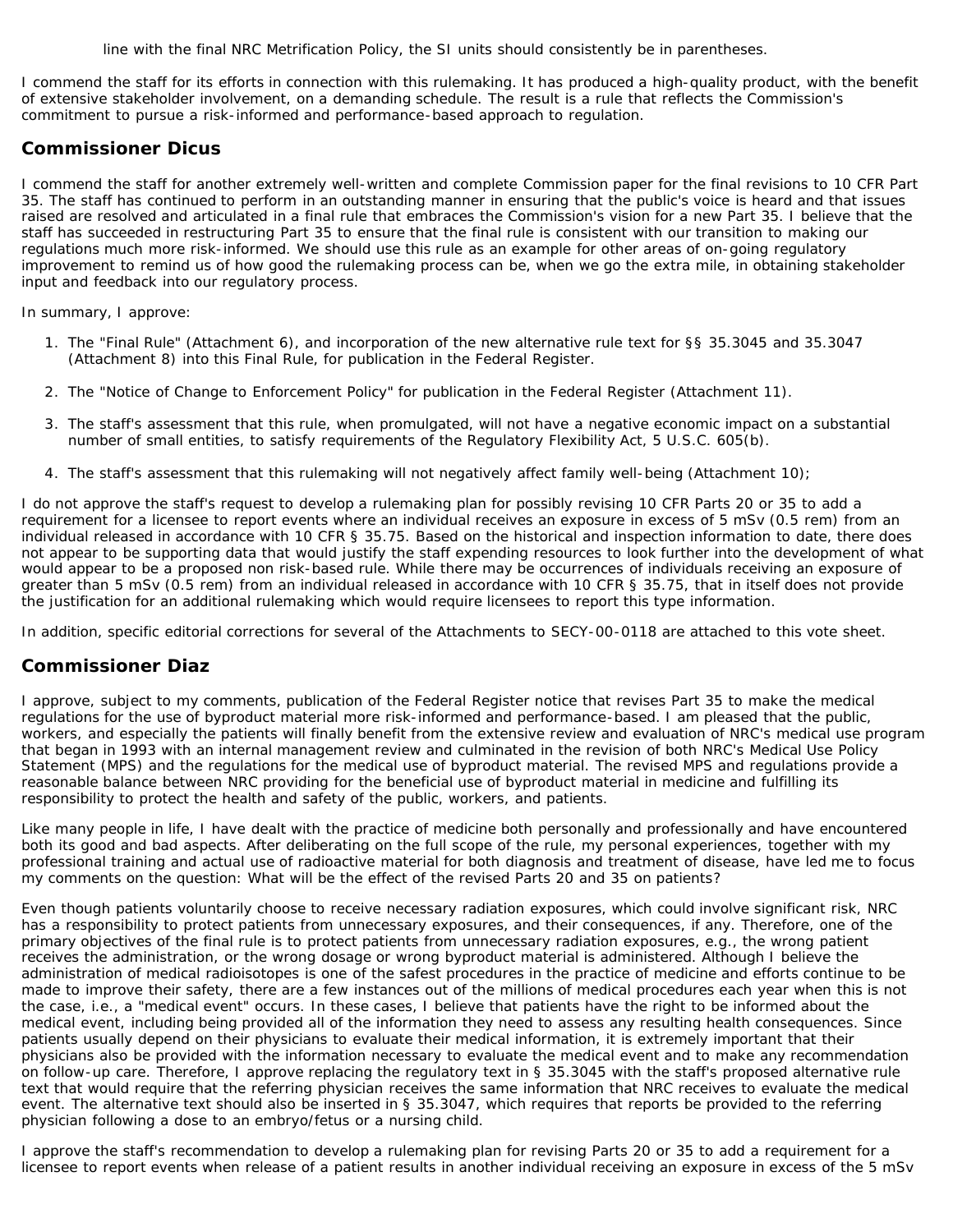(0.5 rem) in § 35.75. I believe that, on balance, § 35.75 benefits patients because it allows licensees to release from their control certain patients who have been administered unsealed byproduct material or implants containing byproduct material. Because of the dose limit set on release of these patients, they can return to the family environment and benefit from the support of family and friends, without posing an undue radiation risk to others that is beyond the risks encountered in everyday life. Development of a rulemaking plan would provide staff an opportunity to examine options and alternatives to determine if such a reporting requirement would have a positive impact on the health and safety of individuals who are exposed to the released patients. In conjunction with the above, I recommend that the SOC for § 35.75 be expanded to *encourage* licensees to provide *all* patients released in accordance with § 35.75 with instructions on actions recommended to maintain doses to other individuals as low as is reasonably achievable. In addition, the SOC should be expanded to encourage licensees to *voluntarily* report cases where the total effective dose equivalent to any individual from exposure to the released patient exceeds 5mSv (0.5 rem).

I want to reiterate my support for the amendment to Part 20 to allow licensees the discretion to permit visitors to receive up to 5 mSv (0.5 rem) from exposure to those patients that can not be released. Hospitalized patients, especially the young and elderly, emotionally benefit from visits from family and friends. Therefore, I agree with the staff's position that "the emotional benefit to the patient or the visitor outweighs any increase in radiation risk to the patient."

I also approve, subject to my comments, publication of the associated "Notice of Change to the Enforcement Policy," which revises the examples in NUREG-1600 (General Statement of Policy and Procedure for NRC Enforcement Actions), to make them consistent with the terms in the final rule.

In addition to the above comments, I have attached edits on the Draft Final Federal Register Notice for Part 35, as well as comments on the Draft Final Federal Register Notice for the Enforcement Policy, the Assessment of Federal Regulations and Policies on the Family), and the letter to the University of Cincinnati.

# **Commissioner McGaffigan**

I approve in part and disapprove in part the staff recommendations regarding Part 35 and offer the following comments for the staff's consideration. I commend the staff for their dedication and diligence in addressing a wide variety of stakeholder comments throughout this 3-year rulemaking process to develop a more risk-informed and more performance-based rule.

I approve issuance of the proposed final rule that revises Part 35 subject to inclusion of the alternate rule text, as provided in Attachment 8 to the paper, that would delete the recordkeeping requirements and revise the reporting requirements associated with medical events and unintended exposures to an embryo/fetus or nursing child. I also suggest that the alternate statements of consideration for sections 35.3045 and 35.3047, also provided in Attachment 8, be revised to explain why the proposed recordkeeping requirements in 35.2045 and 35.2047 were deleted in the final rule, i.e., licensee paperwork reduction.

I also approve the proposed final rule that revises Part 20, in response to a petition, to make clear the conditions under which the dose limits in Part 35, and not Part 20, may be applied to members of the public who visit patients undergoing diagnostic or therapeutic procedures. I also approve issuance and implementation of the revised enforcement policy.

I disapprove the staff recommendation to develop a rulemaking plan for revising Parts 20 or 35 to add a requirement for licensees to report events where an individual received an exposure in excess of 5mSv (500 millirem) from an individual released under 10 CFR 35.75. This approach is inconsistent with the intent of the Commission when promulgating the final rule on patient release (62FR 4120, January 29, 1997). Specifically, the Commission stated, "the NRC recognizes that the licensee has no control over the patient after the patient has been released," and that, "once the patient is released, the responsibility for following the instructions is entirely the patient's, not the licensee's." While the Commission recognized that it might be necessary to base the release decision on case-specific potential exposure scenarios (e.g., air travel by the patient), the Commission clearly stated that "the NRC does not intend to enforce patient compliance with the instructions nor is it the licensee's responsibility," and that, "NRC would not penalize a licensee for the activities of the patient after release or if the patient were to leave against medical advice." Also, on page 219 of the proposed Federal Register notice (FRN) for Part 35, the staff states that "we have no documentation indicating that the exposure rates to the maximally exposed individual have exceeded the dose limit in 35.75." Finally, I believe that the resources that would be expended on such a rulemaking would be better spent on Part 35 implementation issues, e.g., developing and providing staff training on revised licensing and inspection guidance.

I offer the following comments for the staff's consideration on two issues discussed in the statements of consideration: 1) patient release; and 2) mobile medical service.

*Patient Release* -- The Response to Issue 3 discussed on page 247 of the FRN regarding implementation of 10 CFR 35.75 needs to be revised. The proposed response does not appear to be consistent with the Commission's intent, regarding continued confinement of patients who are releasable under 35.75, when promulgating the final patient release rule (see 62 FR 4126). Specifically, in 1997, the Commission stated that there is no need for the licensee to keep the "released" patient under their control for radiation purposes if the patient remains hospitalized for other reasons; however, good health physics practice would be to continue to ensure that the doses to workers from the patient are kept as low as is reasonably achievable (ALARA). Keeping radiation doses to workers ALARA is very different from identifying a member of the nursing staff as the maximally exposed individual who might receive a dose in excess of 5 mSv (500 millirem) from a released patient. Furthermore, it is not clear why licensees that use the default value tables provided in NUREG-1556, to release patients without